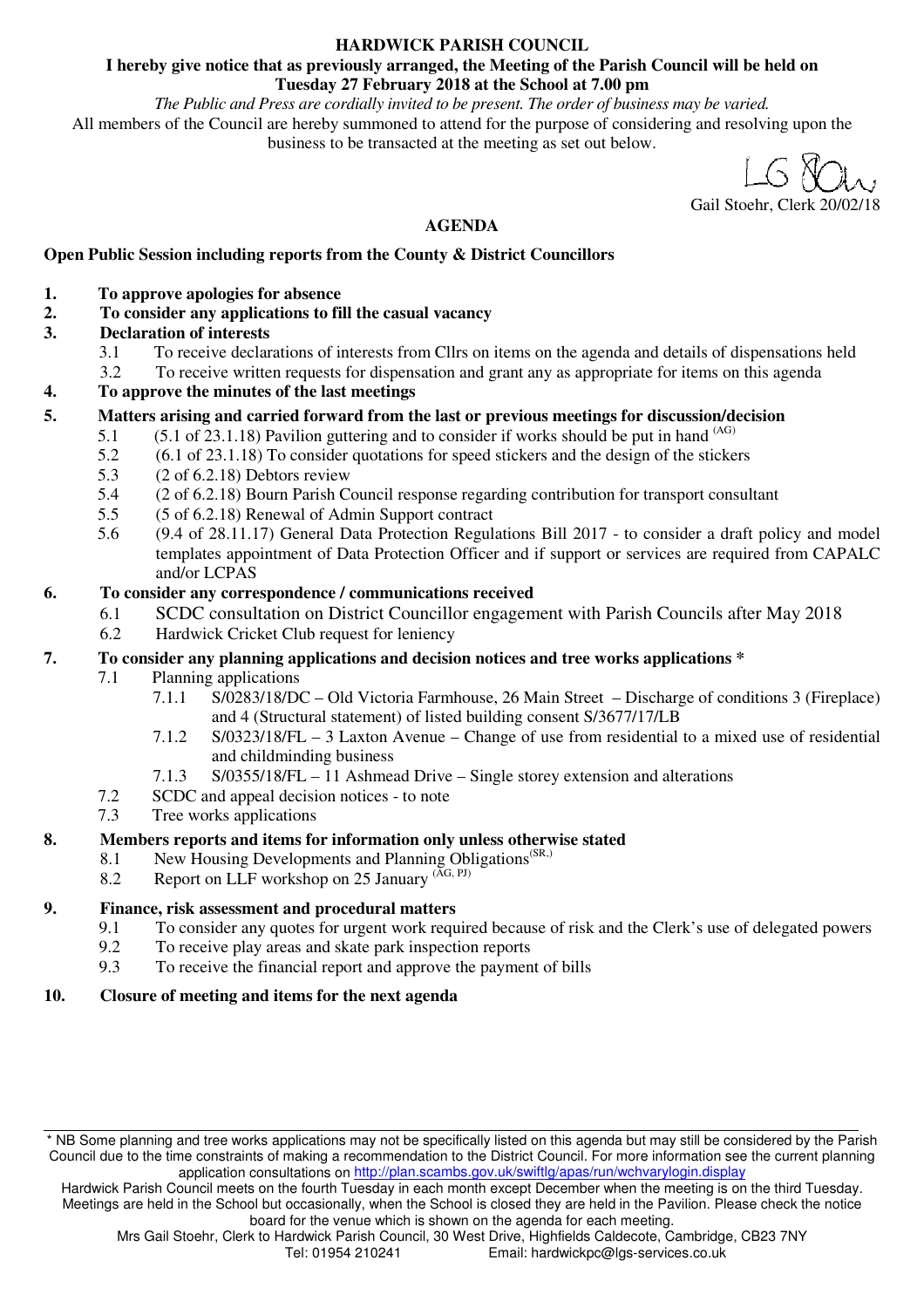# **CLERK REPORT TO HARDWICK PARISH COUNCIL MEETING ON 27 FEBRUARY 2018**

- 1. Apologies for absence to be reported at the meeting.
- 2. To consider any applications to fill the casual vacancy None received at the time of writing.
- 3. Declaration of interests members should declare their interests state why they have an interest, the type of interest held and if they have a dispensation state this and the extent of their dispensation i.e. to either speak or speak and vote.
- 4. To approve the minutes of the last meeting on 23 January 2018 and the budget meeting on 6 February 2018 (attached)
- 5. Matters arising and carried forward from the last or a previous meeting for discussion/decision
- 5.1 (5.1 of 23.1.18) Pavilion guttering and to consider if works should be put in hand Cllr Gill to report.
- 5.2 (6.1 of 23.1.18) To consider quotations for speed stickers and the design of the stickers Quotations will be brought to the meeting.

Design of the stickers and whether the SCDC and Police logos should be included or not – the templates sent to Ashley Shepherd included the logos. Whilst SCDC say "I am told the stickers need to remain as per the template because this has been approved by Highways as well as other partners," the cost is significantly cheaper if the logos are not included.

# 5.3 (2 of 6.2.18) Debtors review

All up to date.

The minutes of the July 2017 meeting record:

6.1 Hardwick Cricket Club request for leniency over pitch fee

RESOLVED, given the reduction in the number of matches being played, to reduce the fee due for the 2016 season as a one-off occurrence from £250.00 to £75.00, to be paid by the end of January 2018.

The Club has paid the £75 and an invoice for £250 has been raised for the most recent (2017) season.

Hardwick Harriers has now paid all of its outstanding and they will be invoiced £125 in May for the current season.

Hardwick United will be invoiced £250 in May for the current season.

Hardwick Cricket Club is up to date for the roller loan and HSSC are up to date on their pavilion rent.

5.4 (2 of 6.2.18) Bourn Parish Council response regarding contribution for transport consultant

"We may use some of the remaining CPC funds, if specialist advice is required to assess the impact of the development of Bourn Airfield on local traffic levels.

If the Inspector agrees to the development of Bourn Airfield, as part of the Local Plan, we can expect a planning application from the developers soon afterwards, which we would fight.

We will be calling a meeting of the Coalition of Parish Councils in the near future."

- 5.5 (5 of 6.2.18) Renewal of Admin Support contract
- 5.7 (2 of 6.2.18) General Data Protection Regulations Bill 2017 to consider a draft policy and model templates appointment of Data Protection Officer and if support or services are required from CAPALC and/or LCPAS

In November 2017 the Parish Council was sent a zip file as part of agenda item 9.4 which included draft policies, statements and template letters. These were received from LCPAS as part of the Clerk's training on GDPR.

The Council needs to satisfy itself that these documents meet the new GDPR's requirements. I believe that based on the information and advice received to date that they do.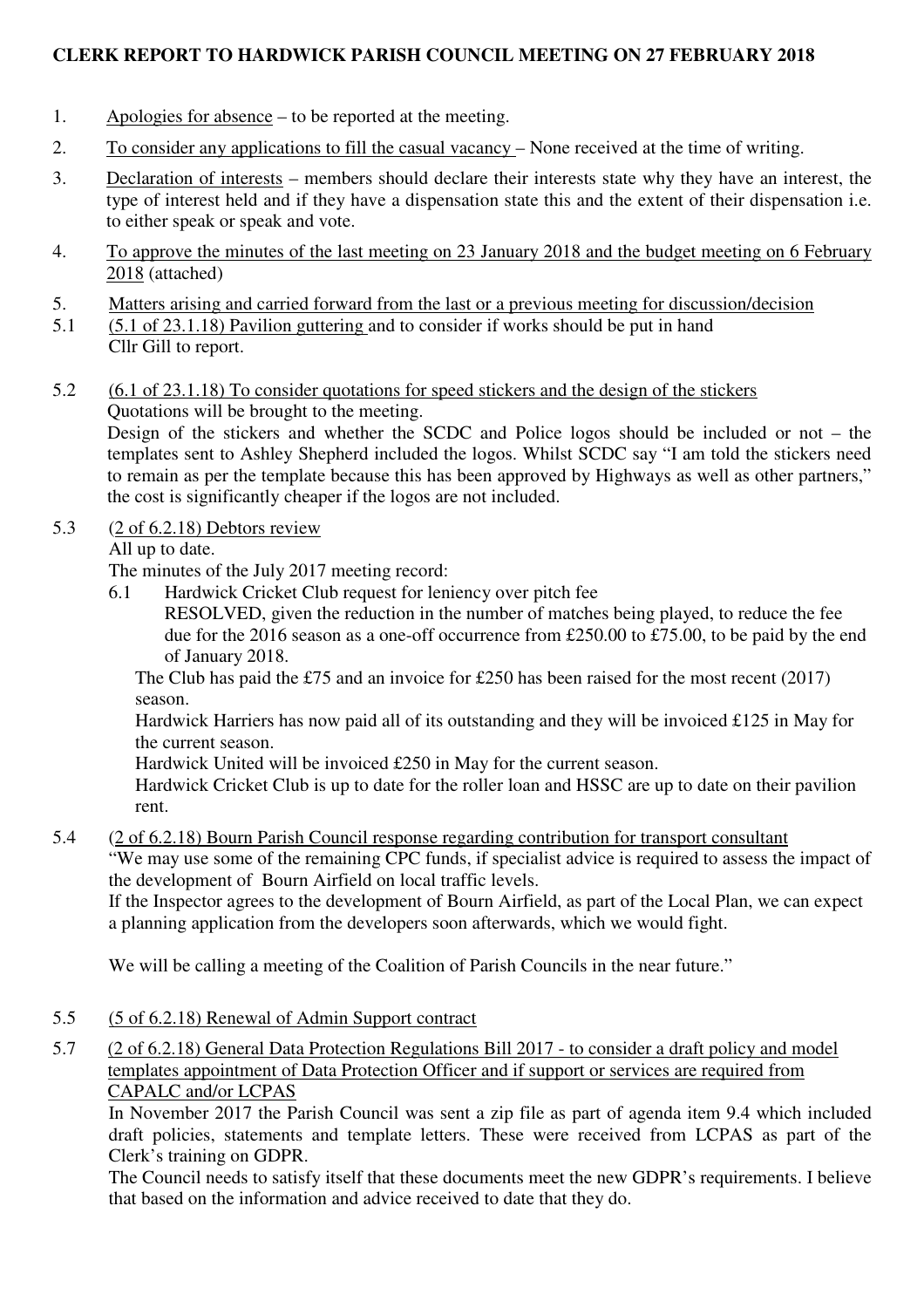If the Council agrees then the Council should consider adopting the relevant policies and templates. The Council could consider not adopting policies and statements relating to Cemetery or Allotments as at present the Council does not have these.

It is for the Council to decide if it is easier just to have all now as the requirement to have them may be forgotten in the future.

Number 1 on the list "Retention of Documents Policy" has already been adopted by the Council in 2012 as its "Management of Records Policy" so the Council does not need to readopt this.

Recognising that the Parish Council does not have any IT equipment, telephone, presently, however, others including Admin Support and Councillors use their own equipment for Council business I advise the Council could "RESOLVE the Council's expectation is that third parties will comply with the Council's Policies as though the equipment they use and data they hold was owned by the Parish Council."

Once the Council has adopted the policies I will then update them with Hardwick's name and issue them as appropriate before the GDPR's date of 25 May 2018.

I also advise that Councillors should consider attending training.

Of course the Council should not rush into something and needs to understand requirements; however May is approaching fast and it will take me some time to administer everything in time for the May deadline so I would be grateful if this could be concluded as soon as possible.

Cllr Skingle writes "I draw everyone's attention to: http://data.parliament.uk/DepositedPapers/Files/DEP2018-0121/02370.pdf

Note that we could in principle share a DPO with SCDC, should they be agreeable."

In response to the following enquiry to LCPAS from the Clerk:

"As you are aware Hardwick Parish Council has appointed you as its internal auditor.

How would you be able to ensure independence if the Parish Council subscribe to your services?" LCPAS have replied:

"We can insure independence by the following.

Jayne always gives support and advice to councils and clerks, I do not give advice as far as support is concerned. I am the one who does the Internal Audits. Jayne does not do these. Occasionally she will accompany me on audits and as she is there she will check Financial Regs and Standing orders and council policies for me whilst I am going through the accounts. However, the accounts and finance are only seen by myself and all recommendations are also make by myself. We will be also taking on another member of staff who will also be helping with the Internal audit,

but again this employee will not be giving advice to councils."

Other to note:

(5.2 of 23.1.18) – SCDC Street lighting

SCDC have responded:

"Thanks for the clarity on your position. We will still be upgrading all South Cambs street lights within Hardwick to LEDs, with the exception of around four lights that will be upgrading by the developer as part of the widening of the footpath.

I just also wanted to let you know that we have now appointed a contractor to undertake this work and which is intended to commence week beginning March 12th. They will upgrade all of those lights that do not require column replacements as part of the works. Those requiring column replacements will be completed by the end of May.

Please come back to me if you have any questions." Helen Taylor | Development Officer, Environment Commissioning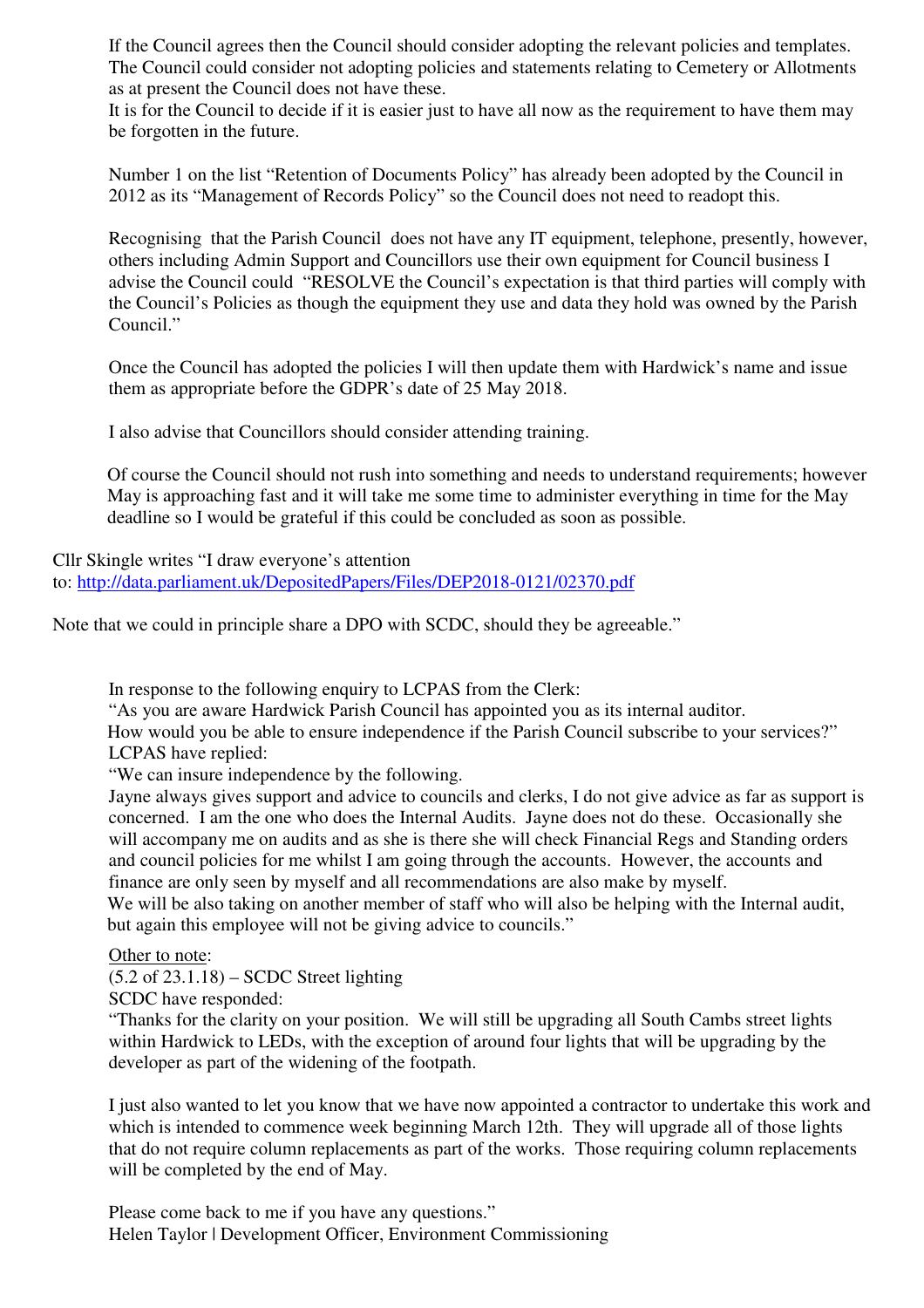- 6. To consider any correspondence/communications received
- 6.1 SCDC consultation on District Councillor engagement with Parish Councils after May 2018 "Please find attached a letter addressed to all the parish councils and meetings in South Cambridgeshire, asking for your views on how District Councillors can engage with parish councils, following the elections in May, which will reduce the number of District Councillors from 57 to 45."
- 6.2 Hardwick Cricket Club request for leniency

Chris Fuller writes "Thank you for sending the 2017 invoice for use of the recreation ground. Can you please look at this in the light of the fact that only 8 games were played on the recreation ground in 2017."

**Other** 

Pat Portlock writes "I have organised for Hardwick voluntary Litter picking on Saturday 3 March from 1.00- 3.00pm meeting at Egremont Road carpark. This is to coincide with The Great British Spring Clean. The litter pick will be followed by refreshments at Hardwick Social Club after 3.00pm.

I have contacted South Cambs District Council who will provide litter picks, gloves and rubbish sacks. They will also arrange for the sacks to be collected after the weekend."

7.1 Planning applications

NB Some planning applications may not be specifically listed on this agenda but may still be considered by the Parish Council due to the time constraints of making a recommendation to the District Council. For more information see the current planning application consultations on http://plan.scambs.gov.uk/swiftlg/apas/run/wchvarylogin.display

- 7.1.1 S/0283/18/DC Old Victoria Farmhouse, 26 Main Street Discharge of conditions 3 (Fireplace) and 4 (Structural statement) of listed building consent S/3677/17/LB
- 7.1.2 S/0323/18/FL 3 Laxton Avenue Change of use from residential to a mixed use of residential and childminding business
- 7.1.3 S/0355/18/FL 11 Ashmead Drive Single storey extension and alterations
- 7.2 SCDC decision notices and Planning Inspectorate Appeal Decision
- 7.2.1 S/4409/17/FL 68 Limes Road Erection of two storey dwelling and associated works to vehicular access – Permission granted.
- 7.2.2 S/4406/17/FL 58 Laxton Avenue Proposed two storey and part single storey side extension Permission granted.
- 7.2.3 S/4510/17/NM 44c Hall Drive Non-material amendment of planning permission S/1886/17/FL Permission granted.
- 7.3 Tree works applications

Tree works applications may now be viewed on the SCDC Planning Portal. NB Some tree works applications may not be specifically listed on this agenda but may still be considered by the Parish Council due to the time constraints of making a recommendation to the District Council. For more information see the current tree works application consultations on http://plan.scambs.gov.uk/swiftlg/apas/run/wchvarylogin.display

- None at the time of writing.
- 8. Members' reports and items for information only unless otherwise stated
- 8.1 New Housing Developments and Planning Obligations Cllr Rose to report.
- 8.2 Report on LLF workshop on 25 January Cllrs Gill and Joslin to report.
- 9. Finance and risk assessment and procedural matters
- 9.1 To consider any quotes for urgent work required because of risk and Clerk's use of delegated powers The contact for the temporary litter picker has been extended to March.
- 9.2 To receive play areas and skate park inspection reports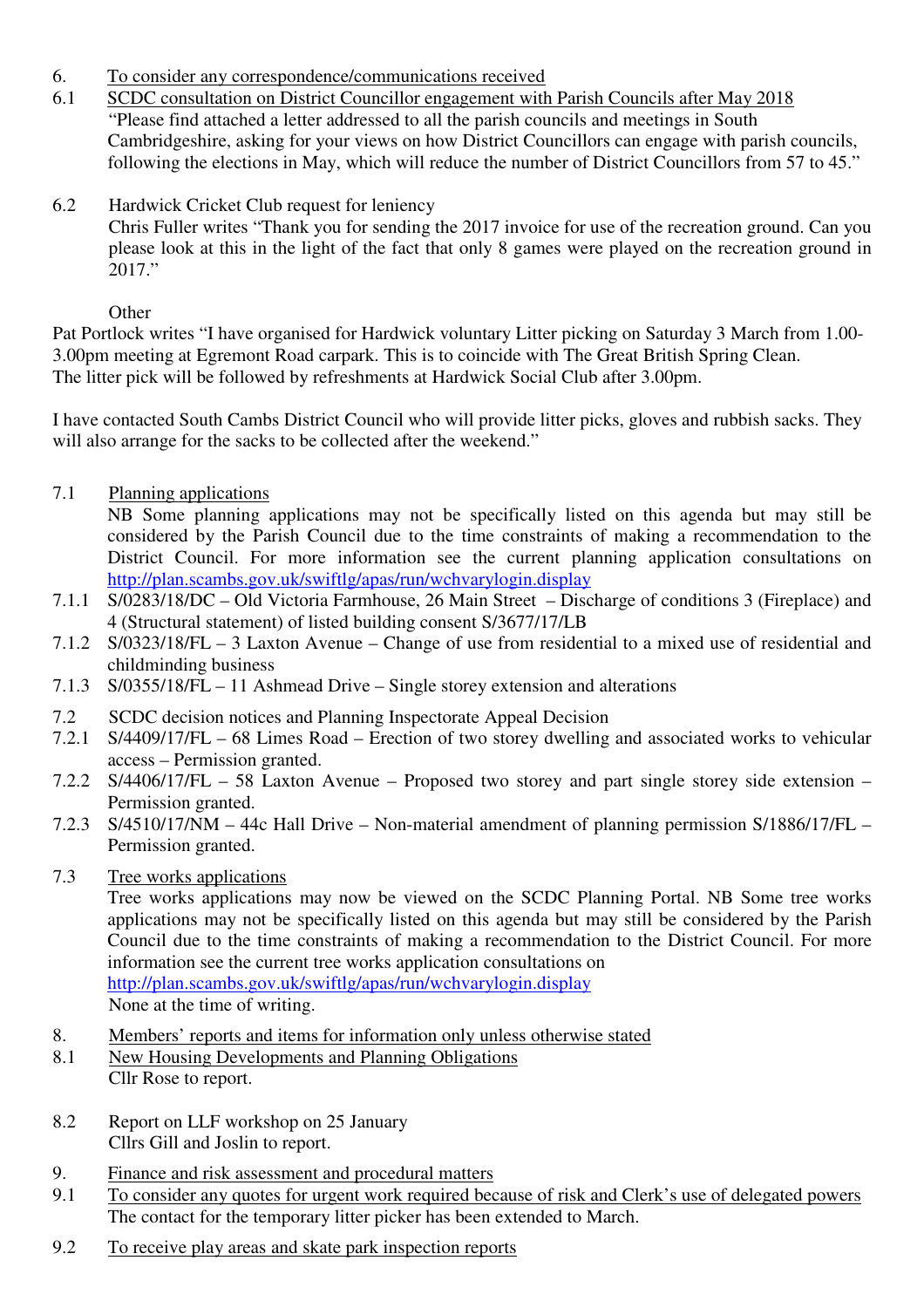- 9.3 To receive the financial report and approve the payment of bills attached
- 10. Closure of Meeting and items for the next agenda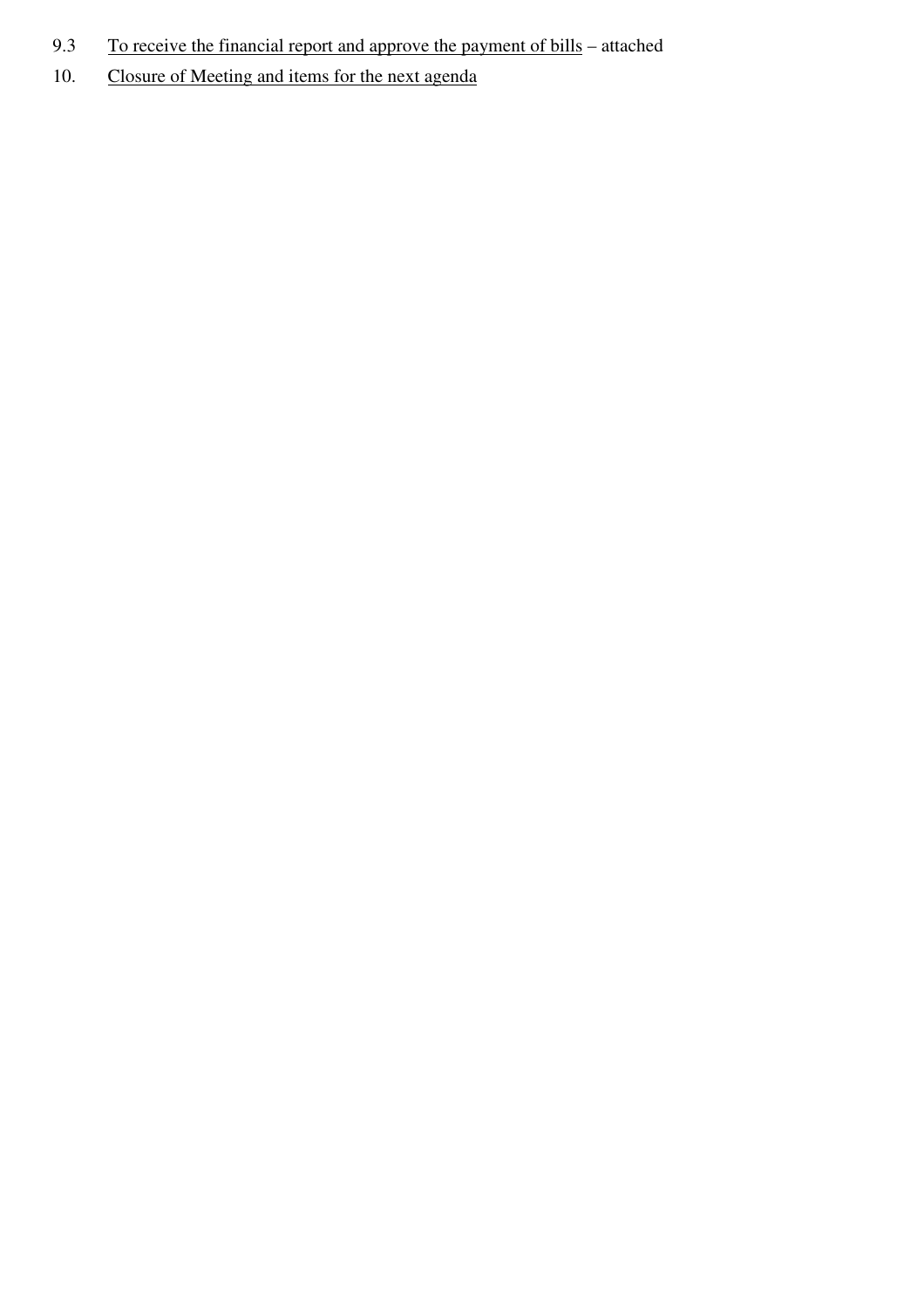

**South Cambridgeshire District Council** 

To: The Chairman and Members of the Parish Council The Chairman of the Parish Meeting

Our ref: Contact: Kathrin John

Your ref: Email: kathrin.john@scambs.gov.uk Date: 31 January 2018 Direct dial: 01954 713030

Dear Chairman

## **District Councillor Engagement with Parish Councils**

As Parish Councillors will be aware, all South Cambridgeshire District Councillors will be up for election in May 2018 at which point the ward boundaries will be changing. Ultimately this will result in fewer District Councillors post the May 2018 elections. Because of these changes, the District Council has set up a Task and Finish Group to best facilitate this change. As part of this exercise we are consulting with all Parish Councils across South Cambridgeshire to get a better understanding of what Parish Councils expect from their District Councillor. With changing ward boundaries District Councillors will not only cover a wider area but will often have more Parish Councils within their ward.

District Councillors want to remain engaged and connected with Parish Councils in their ward however with some District Councillors having many Parish Councils within their ward it makes it difficult for them to attend all Parish Council meetings. We are looking to Parish Councils to advise us on how best District Councillors can keep connected with them. Parish Councillors may want to comment on some of the following methods (or indeed to suggest other ideas) to ensure that District Councillors can keep in touch with their Parishes:-

- Better access to and contact with officers at South Cambridgeshire District Council.
- Recommendations for website improvements.
- Written reports from District Councillors (more often/less often, are they helpful?)
- District Councillors meeting with representatives from multiple Parish Councils (this is already happening in some wards under current boundaries).

We would very much welcome your views on how best your District Councillors can positively connect with the Parishes in their ward. Please would you forward any comment from your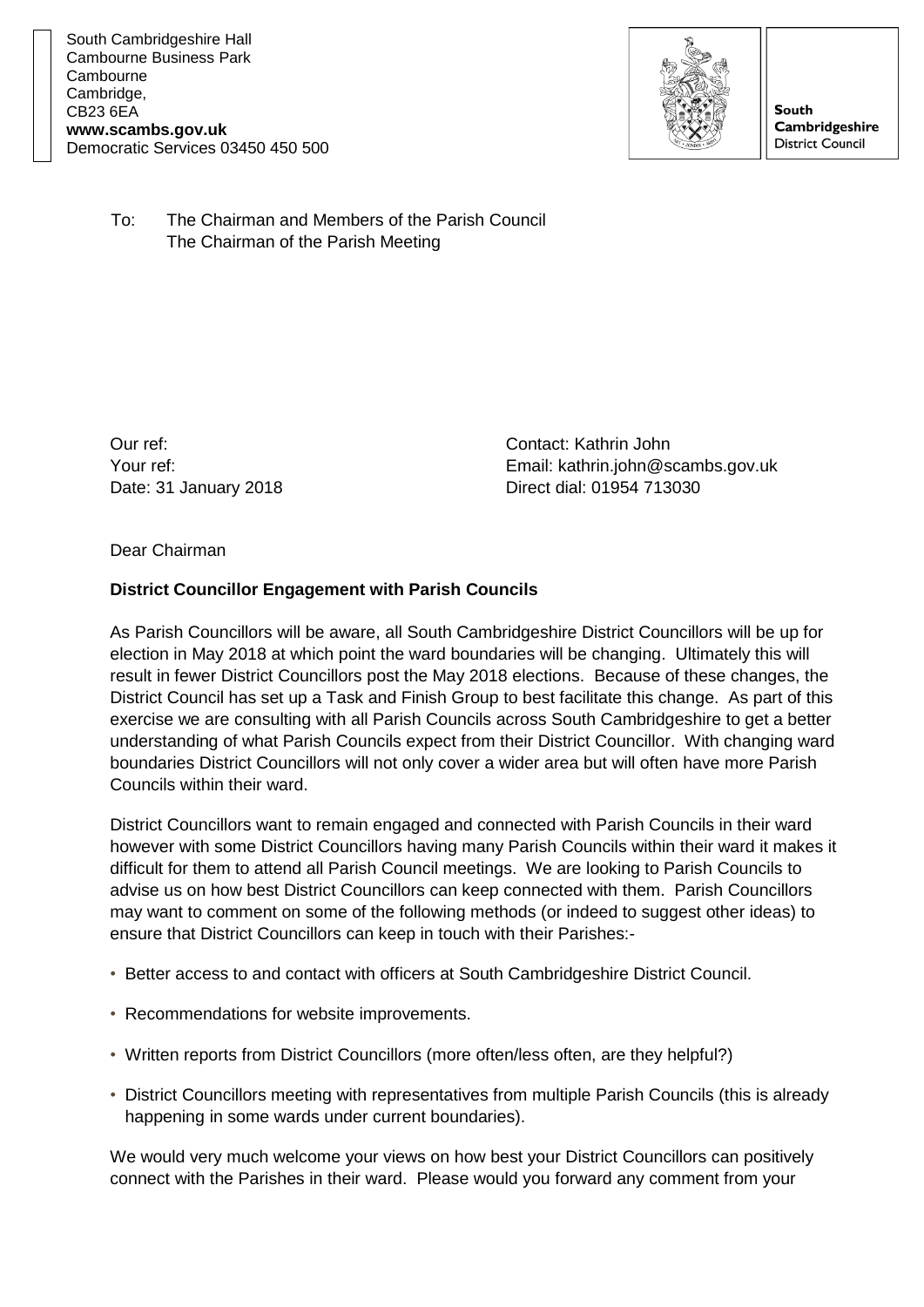Parish to Kathrin John, Democratic Services Team Leader, whose contact details are shown above, by 9 March 2018 so that your feedback can be reviewed by the Task and Finish Group.

Yours sincerely,

*Graham Cone*

Councillor Graham Cone Chairman of the Task and Finish Group